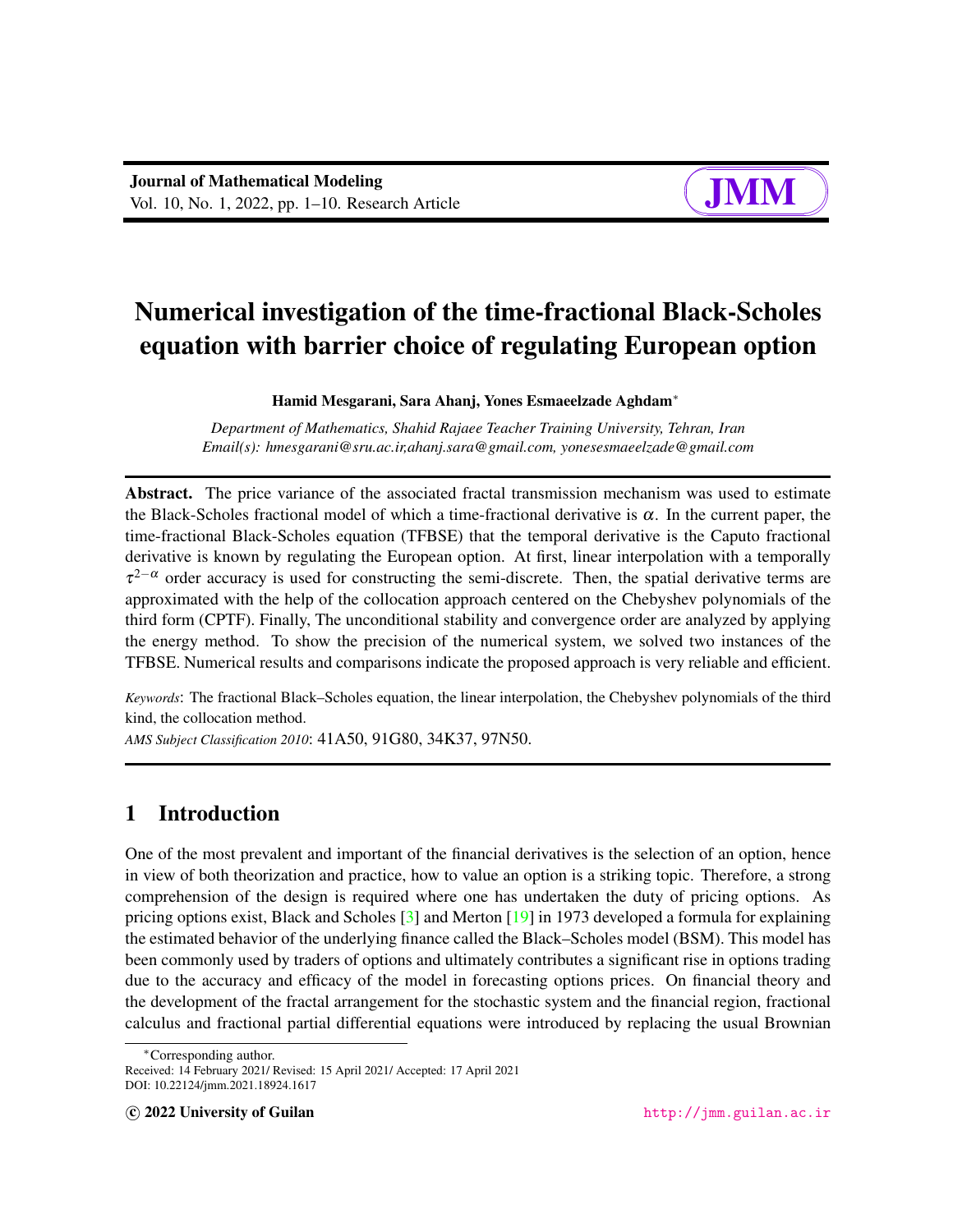motion associated with fractional Brownian action in classical nature. Numerical methods represent a strong tool for solving them, due to the extreme non-locality of fractional integration and differentiation. For example, finite element methods [\[33\]](#page-9-0), finite difference methods [\[31,](#page-8-1) [32\]](#page-9-1), meshless methods [\[15\]](#page-7-0), finite volume methods  $[16]$ , and spectral methods  $[27, 30]$  $[27, 30]$  $[27, 30]$  was introduced in order to solve fractional differential equations.

In recent years, many researchers have extended the BSM  $[2, 17]$  $[2, 17]$  $[2, 17]$  because fractional integrals and derivatives are important instruments to describe the inherited and memory characteristics of various substances. For example, the pricing of the European call option was firstly carried out using a TF-BSE [\[24\]](#page-8-6). Liang et al. in [\[14\]](#page-7-1) proposed a specific state of the bi-fractional BSM of the TFBSE. Cartea in [\[4\]](#page-6-2) conducted another investigation into this model, presenting that a partial-integral-differential equation could describe the worth of European-style derivatives that contains a non-local time-to-maturity technician called the Caputo fractional derivative. In addition, Leonenko et al. provided powerful explicit solutions, implementing spectral methods in fractional Pearson diffusions relying on the correlating time-fractional of diffusion model which was actually applied to develop BSM [\[13\]](#page-7-2). The authors also have made use of a non-Markovian stable inverse time variance to give stochastic solutions. In this paper, we investigate the time fractional Black–Scholes model, as

<span id="page-1-0"></span>
$$
{}_{0}\mathcal{D}_{t}^{\alpha}u(x,t) = p\frac{\partial^{2}u(x,t)}{\partial x^{2}} + q\frac{\partial u(x,t)}{\partial x} - ru(x,t) + f(x,t),
$$
  
0 < x < 1, 0 < t \leq T, 0 < \alpha \leq 1, (1)

with the initial condition  $u(x,0) = \varphi(x)$  and the following boundary conditions

<span id="page-1-1"></span>
$$
u(0,t) = \psi_0(t), \quad u(1,t) = \psi_1(t), \quad 0 < t \leq T,\tag{2}
$$

in which  $p = \frac{1}{2}$  $\frac{1}{2}\sigma^2 > 0$ ,  $q = r - p$ . In addition, *r* is nonnegative and the term for the source is  $f(x,t)$ . In this model, the fractional derivative  $_0\mathcal{D}_t^{\alpha}$  is the right Caputo fractional derivative of the order  $0 < \alpha \le 1$ that is

$$
{}_0\mathscr{D}_t^{\alpha}u(x,t)=\frac{1}{\Gamma(n-\alpha)}\int_0^t\,(t-\tau)^{n-\alpha-1}\frac{\partial^n u(x,\tau)}{\partial\,\tau^n}d\tau,\ \ n-1<\alpha
$$

However, taking  $\alpha \rightarrow n$ , we get

$$
\lim_{\alpha \to n} {}_0\mathscr{D}_t^{\alpha} u(x,t) = \frac{\partial^n u(x,t)}{\partial t^n}.
$$

Because of the memory trait of fractional derivatives, it is rather hard to obtain an accurate solution to this issue. Thus, various investigators have therefore sought methods to estimate these problems  $[9, 20, 21, 23, 25, 26]$  $[9, 20, 21, 23, 25, 26]$  $[9, 20, 21, 23, 25, 26]$  $[9, 20, 21, 23, 25, 26]$  $[9, 20, 21, 23, 25, 26]$  $[9, 20, 21, 23, 25, 26]$  $[9, 20, 21, 23, 25, 26]$  $[9, 20, 21, 23, 25, 26]$  $[9, 20, 21, 23, 25, 26]$  $[9, 20, 21, 23, 25, 26]$  $[9, 20, 21, 23, 25, 26]$ . The more method used to solve the analytical form  $[6, 8, 10, 12]$  $[6, 8, 10, 12]$  $[6, 8, 10, 12]$  $[6, 8, 10, 12]$  $[6, 8, 10, 12]$  $[6, 8, 10, 12]$  $[6, 8, 10, 12]$ . Generally, the solutions obtained through the mentioned schemes take in the form of an infinite series, which makes them hard to solve. For this purpose, greater attention is being paid to developing efficient numerical methods for the solution of fractional BSM. Some of those strategies will be described below. The option pricing under a time-fractional BSM is achieved in  $[29]$  and  $[22]$ , respectively, by a second-order effective θ finite-difference scheme and an implicit finite difference structure with the first-order accuracy. In 2014, in order to expand the partial integrodifferential equation leading to the option pricing assumption [\[1\]](#page-6-3), Bhowmik used an explicit-implicit numerical procedure [\[1\]](#page-6-3). In 2015, to approach American options pricing, a predictor-corrector was used in [\[5\]](#page-7-8). Besides that, for this option, the authors of [\[28\]](#page-8-14) provide a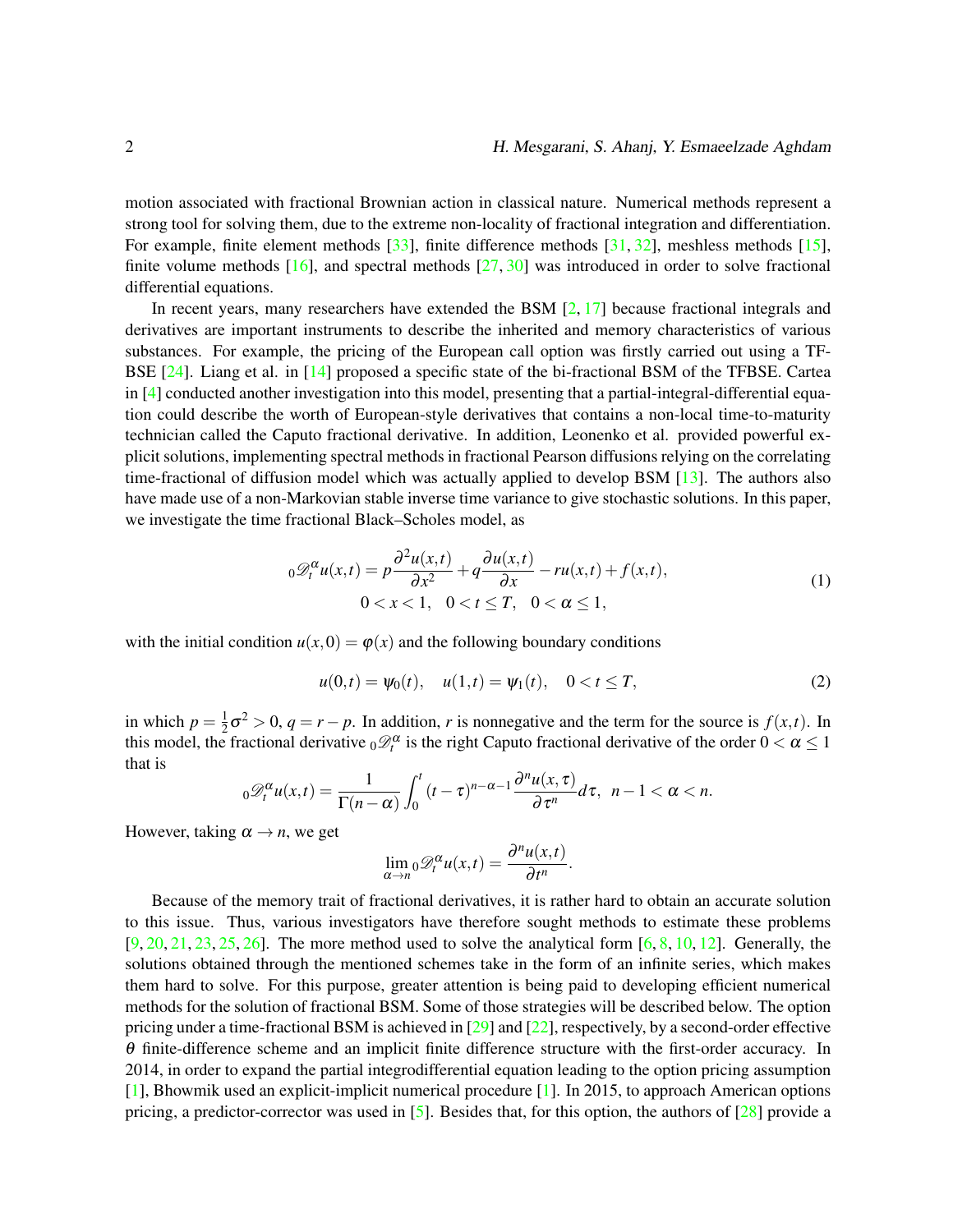discrete implicit modeling method. In 2019, the RBF meshless methods was used to solve time fractional BSM.

The rest of the current paper is formed as below: in Section [2,](#page-2-0) the time and spatial discretization scheme are constructed which is based on a quadratic interpolation for the time variable and a third-kind Chebyshev collocation approach for estimating the spatial fractional derivative. Finally, to illustrate the effectiveness of the existing method, we study two numerical examples during the last section.

### <span id="page-2-0"></span>2 The time and spatial discretization scheme

Let  $t_j = j\tau$ ,  $j = 0, 1, ..., M$  be temporal nodes that  $\tau = T/M$  is the step size. Then, the linear structure can discretize the Caputo derivative for  $0 < \alpha < 1$  that is defined in [\[11\]](#page-7-9) as

$$
{}_{0}\mathscr{D}_{t}^{\alpha}u(x,t)=\frac{\tau^{-\alpha}}{\Gamma(2-\alpha)}\sum_{j=0}^{M}\mathscr{S}_{M,j}u(x,t_{j})+\mathscr{O}(\tau^{2-\alpha}),
$$
\n(3)

in which

$$
\mathscr{S}_{M,j} = \begin{cases} 1, & j = M, \\ (M-j-1)^{1-\beta} - 2(M-j)^{1-\beta} + (M-j+1)^{1-\beta}, & 1 \le j < M, \\ (M-1)^{1-\beta} - (M)^{1-\beta}, & j = 0. \end{cases} \tag{4}
$$

Denoting  $u^j = u(x,t_j)$ ,  $\mathfrak{p} = \Gamma(2-\alpha)p$ ,  $\mathfrak{q} = \Gamma(2-\alpha)$ ,  $\mathfrak{r} = r\Gamma(2-\alpha)$ ,  $F^M = \Gamma(2-\alpha)f(x,t_M)$  and  $\overline{\mathscr{S}}_{M,j} = -\mathscr{S}_{M,j}$ , then the following semi-discrete procedure of Eq. [\(1\)](#page-1-0) is obtained as

<span id="page-2-1"></span>
$$
(\mathcal{S}_{M,M} + \tau \tau^{\alpha})u^M - \mu \tau^{\alpha} \frac{\partial^2 u^M}{\partial x^2} - \eta \tau^{\alpha} \frac{\partial u^M}{\partial x} = \sum_{j=0}^{M-1} \overline{\mathcal{S}}_{M,j} u^j + \tau^{\alpha} F^M + \tau^{\alpha} \mathcal{R}^M,
$$
(5)

in which there exists a positive constant *C* such that  $\mathcal{R}^M \leq C\mathcal{O}(\tau^{2-\alpha})$ . The subsequent semi-discrete structure is produced by ignoring  $\mathcal{R}^M$  in the above relationship, as

<span id="page-2-2"></span>
$$
\begin{cases}\n(\mathcal{S}_{M,M} + \mathfrak{r}\tau^{\alpha})U^M - \mathfrak{p}\tau^{\alpha}\frac{\partial^2 U^M}{\partial x^2} - \mathfrak{q}\tau^{\alpha}\frac{\partial U^M}{\partial x} = \sum_{j=0}^{M-1} \overline{\mathcal{S}}_{M,j}U^j + \tau^{\alpha}F^M, \\
U^0(x) = \varphi(x), \quad 0 < x < 1, \\
U^j(0) = \psi_0(t_j), \quad U^j(1) = \psi_1(t_j), \quad j = 0, 1, ..., M.\n\end{cases} \tag{6}
$$

Here for  $j = 0, 1, \ldots, M$ , the approximate solution of Eq. [\(5\)](#page-2-1) is  $U^j$ . The numerical scheme's stability and convergence analysis for semi discrete is introduced in [\[18\]](#page-8-15) as following theorems.

Theorem 1. *The obtained semi-discrete scheme by Eq.* [\(6\)](#page-2-2) *is unconditionally stable.*

**Theorem 2.**  $\mathcal{O}(\tau^{2-\alpha})$  is the convergence order of the obtained semi-discrete scheme by Eq. [\(6\)](#page-2-2).

At present, we use CPTF  $\mathcal{V}_i(x)$ ,  $i = 0, 1, ..., N$  to arrive at the full-discrete structure of Eq. [\(6\)](#page-2-2). First of all, the analytical form of the Jacobi polynomials, i.e.,

$$
\mathscr{V}_i(x) = \frac{(i!2^i)^2}{(2i)!} J_i^{(\frac{-1}{2},\frac{1}{2})}(x),
$$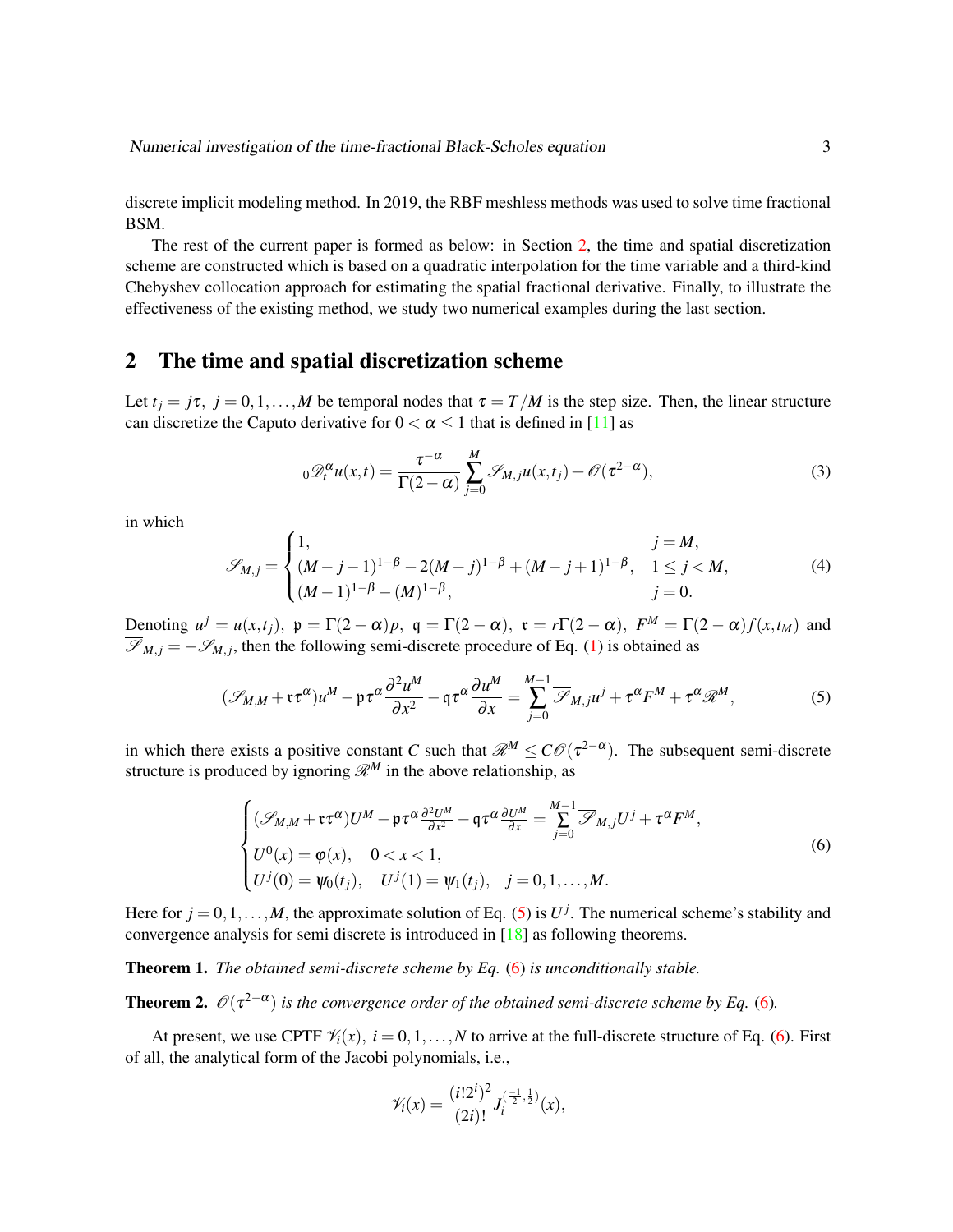#### 4 H. Mesgarani, S. Ahanj, Y. Esmaeelzade Aghdam

describes CPTK. Then, we use the shifted Chebyshev polynomials of the third form (SCPTF),  $\mathcal{V}_i^*(x)$ ,  $i =$ 0,1,...,*N*, for the approximate expansion of  $u(x,t_i)$  in the interval [0,1]. Now, the  $u(x,t_i)$  expansion across the space variable is described by using only SCPTF's first  $N + 1$  terms as below relation at interval  $[0,1]$ :

<span id="page-3-0"></span>
$$
u(x,t_j) = \sum_{i=0}^{N} v_i(t_j) \mathcal{V}_i^*(x),
$$
 (7)

where  $v_i(t_j)$  is the unknown coefficients and  $\mathcal{V}_i^*(x)$  rewrites as the following scheme:

<span id="page-3-1"></span>
$$
\mathcal{V}_{i}^{*}(x) = \Lambda_{i} \sum_{k=0}^{i} \sum_{l=0}^{k} \Upsilon_{i,k,l} \times x^{k-l},
$$
\n
$$
\Lambda_{i} = \frac{4^{i} \Gamma(i+0.5)}{(i+1)(2i)!}, \quad \Upsilon_{i,k,l} = \frac{(-1)^{l} \Gamma(i+1+k)(i+1)!}{(i-k)! \Gamma(k+0.5)(k-l)! l! k!}.
$$
\n(8)

The unknown coefficients  $u_i(t_i)$  in the Eq. [\(7\)](#page-3-0) are defined as below:

<span id="page-3-3"></span>
$$
\upsilon_i(t_j) = \frac{2}{\pi} \int_0^1 \sqrt{\frac{x}{1-x}} u(x,t_j) \mathcal{V}_i^*(x) dx, \ \ j = 0, 1, \dots, M. \tag{9}
$$

To obtain a full-discrete scheme Eq. [\(6\)](#page-2-2), we approximate the first and second order space derivative, ∂ *lu M*  $\frac{\partial^2 u^m}{\partial x^l}$ ,  $l = 1, 2$ , based on SCPTF. By employing Eqs. [\(7\)](#page-3-0) and [\(8\)](#page-3-1) and using the linearity properties of the derivative, we have

<span id="page-3-2"></span>
$$
\frac{\partial^{\xi}(u(x,t_j))}{\partial x^{\xi}} = \sum_{i=\xi}^{N} \sum_{k=0}^{i-\xi} \sum_{l=0}^{k} \upsilon_i(t_j) N_{i,k,l}^{\xi} x^{k-l}, \xi \in \mathbb{N},
$$
\n(10)

.

where  $N_i^{\xi}$  $\int_{i,k,l}$  is given by

$$
N_{i,k,l}^{\xi} = \frac{(-1)^l 2^{2i}(i)! \Gamma(i+0.5) \Gamma(i+k+\xi+1) \Gamma(k-l+\xi+1)}{l!(2i)!(i-k-\xi)!(k+\xi-l)! \Gamma(k+\xi+0.5) \Gamma(k-l+1)}
$$

With taking the collocation points  $\{x_s\}_{s=1}^{N+1-\xi}$  $x_{s=1}^{N+1-\xi}$  that are the roots of SCPTF  $\mathcal{V}_{N+1-\xi}^*(x)$  and substituing Eq. [\(10\)](#page-3-2) in Eq. [\(6\)](#page-2-2), we arrive in a point  $(x_s, t_j)$  at

$$
(\mathcal{S}_{j,j} + \tau \tau^{\alpha}) \sum_{i=0}^{N} \upsilon_i^j \mathcal{V}_i^*(x_s) - \mathfrak{p} \tau^{\alpha} \sum_{i=2}^{N} \sum_{k=0}^{i-2} \sum_{l=0}^{k} \upsilon_i^j N_{i,k,l}^2 x_s^{k-l} - \mathfrak{q} \tau^{\alpha} \sum_{i=1}^{N} \sum_{k=0}^{i-1} \sum_{l=0}^{k} \upsilon_i^j N_{i,k,l}^1 x_s^{k-l}
$$
  
= 
$$
\sum_{m=0}^{j-1} \sum_{i=0}^{N} \overline{\mathcal{S}}_{j,m} \upsilon_i^m \mathcal{V}_i^*(x_s) + \tau^{\alpha} F(x_s, t_j), \quad j = 1, 2, ..., M, \quad s = 0, 1, ..., N,
$$
 (11)

where  $v_i^j = v_i(t_j)$  are the unknown coefficients. The above relation with the following boundary conditions gives  $N+1$  linear algebraic equations which one can be determined the unknown coefficients  $v_i^i$ ,  $i = 0, 1, 2, \ldots, N$  in each step of time *j*. Notice that we substitute Eq. [\(7\)](#page-3-0) in [\(2\)](#page-1-1) to establish the boundary conditions as

$$
\sum_{i=0}^{N} (-1)^{i} (2i+1) v_i^{j} = \psi_0(t_j), \ \sum_{i=0}^{N} v_i^{j} = \psi_1(t_j), \ j = 1, 2, ..., M.
$$
 (12)

Moreover, the initial solution  $v_i^0$  is obtained with combining relation  $u(x,0) = \varphi(x)$  in Eq. [\(9\)](#page-3-3).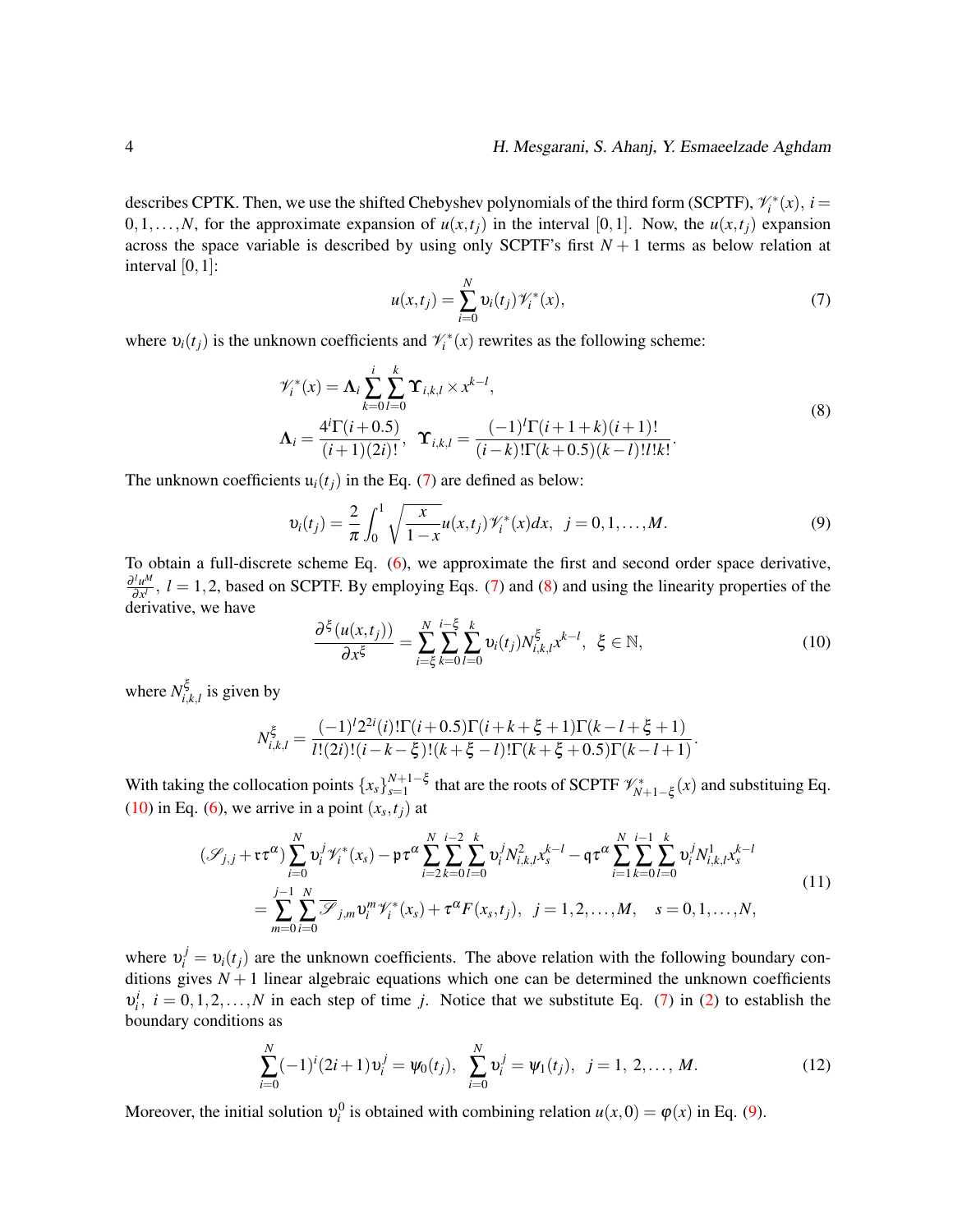## 3 Numerical results

In this section, the present form of price barrier choice regulated by a time fractional BSM model has been manipulated which is one of the financial market's most fascinating models. Moreover, the efficiency and accuracy of the developed method are shown for the numerical scheme of TFBSE. The computational order (denoted by  $\mathcal{C}_{\mathcal{O}}$ ) is calculated by the following relation:

$$
\mathscr{C}_{\mathcal{O}} = \log_2(\frac{E_{i+1}}{E_i}),
$$

in which  $E_{i+1}$  and  $E_i$  are errors corresponding to the mesh sizes 2*M* and *M*, respectively. The calculated results support the theoretical analysis.

<span id="page-4-0"></span>Example 1. Consider the following TFBSM with homogeneous boundary conditions

$$
\begin{cases}\n0\mathcal{D}_t^{\alpha}u(x,t) = p\frac{\partial^2 u(x,t)}{\partial x^2} + q\frac{\partial u(x,t)}{\partial x} - ru(x,t) + f(x,t), \\
u(x,0) = x^2(1-x), \quad 0 < x < 1, \\
u(0,t) = u(1,t) = 0,\n\end{cases}
$$

with  $\sigma = 0.25$ ,  $p = \frac{1}{2}$  $\frac{1}{2}\sigma^2$ ,  $q = r - p$ ,  $r = 0.05$ ,  $\alpha = 0.7$  and the source term

$$
f(x,t) = \left(\frac{2t^{2-\alpha}}{\Gamma(3-\alpha)} + \frac{2t^{1-\alpha}}{\Gamma(2-\alpha)}\right)x^2(1-x) - (t+1)^2[p(2-6x) + q(2x-3x^2) - rx^2(1-x)].
$$

The exact solution of the problem is  $u(x,t) = (t+1)^2 x^2 (1-x)$ .

In Table [1,](#page-5-0) the obtained error and order are shown at  $T = 1$  with  $N = 5$ . From this table, we can see that the computational order is  $\mathscr{O}(\tau^{2-\alpha})$  and it is close with time order of convergence (TOC). Moreover, the error decreases with increase of *M*. Based on the detailed comparisons in Table [2,](#page-5-0) one can derive that the outcomes are in comparatively good agreement with [\[7\]](#page-7-10) and [\[9\]](#page-7-3). In addition, highly accurate results are given with very low space size.

The absolute error and the estimated solution in Figure [1](#page-5-1) are seen at  $T = 1$ . According to this figure, we conclude that the numerical technique has an error close.

<span id="page-4-1"></span>Example 2. By considering nonhomogeneous boundary conditions for the following TFBSE, we have

$$
\begin{cases}\n0 \mathcal{D}_t^{0.7} u(x,t) = \frac{\partial^2 u(x,t)}{\partial x^2} - \frac{1}{2} \frac{\partial u(x,t)}{\partial x} - \frac{1}{2} u(x,t) + f(x,t), \\
u(x,0) = x^3 + x^2 + 1, \quad 0 < x < 1, \\
u(0,t) = (t+1)^2, \quad u(1,t) = 3(t+1)^2,\n\end{cases}
$$

in which the source term  $f(x,t)$  is obtained from  $u(x,t) = (t+1)^2(x^3 + x^2 + 1)$ .

Comparisons of the approach in [\[7\]](#page-7-10) and the mentioned method in [\[9\]](#page-7-3) with the current method are shown in Table [3](#page-6-4) to provide good outcomes for our process. Moreover, the computational order is shown in Table [4](#page-6-4) at  $T = 1$  with  $N = 5$  that the convergence order supports the theoretical results. Figure [2](#page-7-11) demonstrates the numerical solution and the absolute error in which the approximation solution is closed to the exact solution.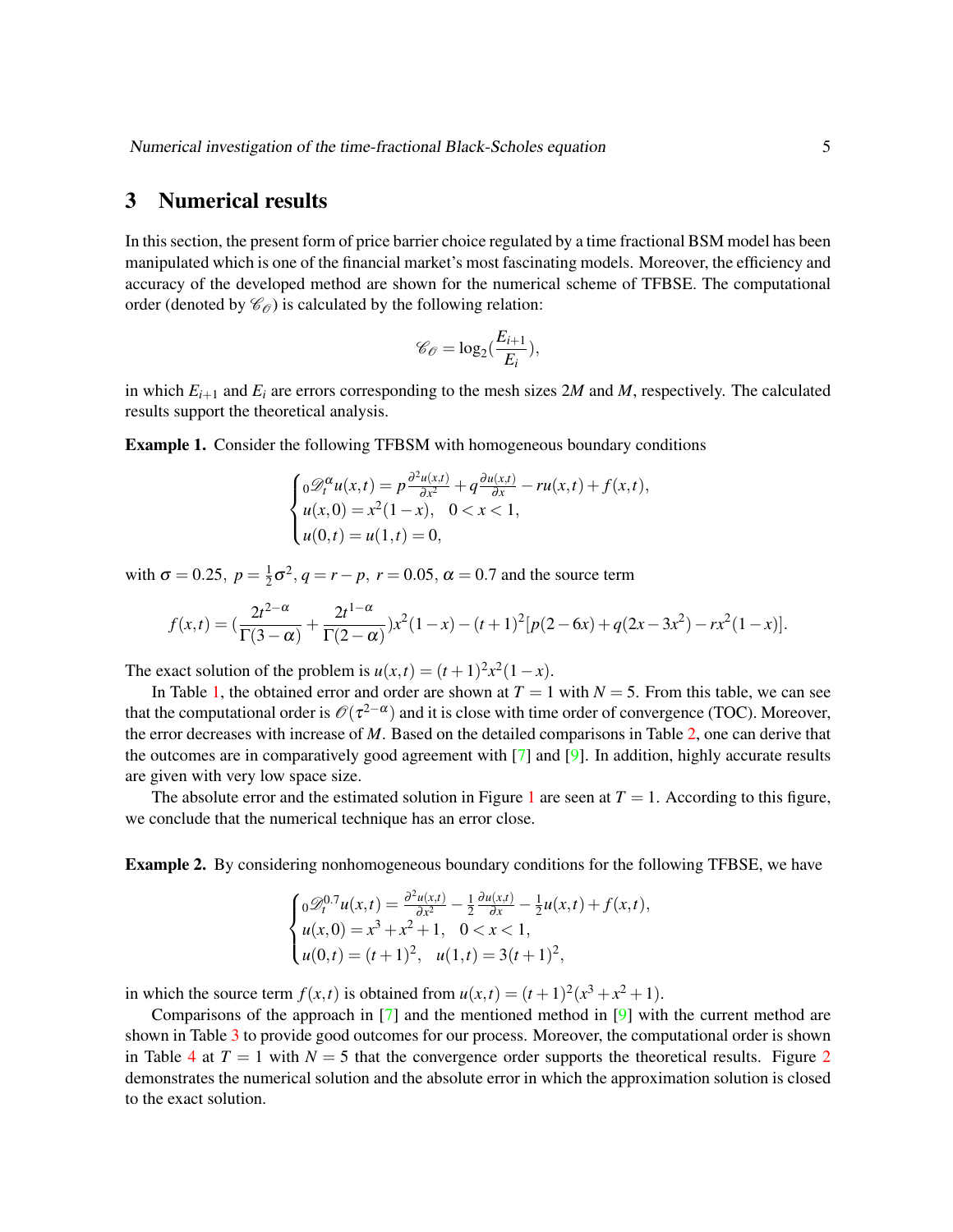|                  | $\alpha = 0.2$ |                                                 |               |                                                 | $\alpha = 0.7$                  |         |               |                                                 |
|------------------|----------------|-------------------------------------------------|---------------|-------------------------------------------------|---------------------------------|---------|---------------|-------------------------------------------------|
| $\boldsymbol{M}$ | $L_{\infty}$   | $\mathscr{C}_{\scriptscriptstyle{\mathcal{O}}}$ | $L_2$         | $\mathscr{C}_{\scriptscriptstyle{\mathcal{O}}}$ | $L_{\infty}$                    | Ce      | $\mathcal{L}$ | $\mathscr{C}_{\scriptscriptstyle{\mathscr{O}}}$ |
| 100              | $5.5524E - 6$  |                                                 | 0.00001192    |                                                 | 0.00019528                      |         | 0.00041772    |                                                 |
| 200              | $1.6558E - 6$  | 1.74558                                         | $3.5563E - 6$ | 1.74547                                         | 0.00007960                      | 1.29460 | 0.00017030    | 1.29450                                         |
| 400              | $4.9081E - 7$  | 1.75429                                         | $1.0542E - 6$ | 1.75420                                         | 0.00003240                      | 1.29680 | 0.00006932    | 1.29674                                         |
| 800              | $1.4477E - 7$  | 1.76137                                         | $3.1097E - 6$ | 1.76130                                         | 0.00001318                      | 1.29809 | 0.00002820    | 1.29805                                         |
| 1600             | $4.2531E - 8$  | 1.76721                                         |               |                                                 | $9.1361E - 8$ 1.76715 5.3555E-6 | 1.29886 | 0.00001146    | 1.29883                                         |
|                  |                |                                                 |               |                                                 |                                 |         |               |                                                 |
| <b>TOC</b>       |                | 1.8                                             |               | 1.8                                             |                                 | 1.3     |               | 1.3                                             |

<span id="page-5-0"></span>Table 1: The achieved errors and computational order with  $N = 5$  at  $T = 1$  for Example [1.](#page-4-0)

Table 2: The obtained errors and temporal convergence order at  $T = 1$  for Example [1.](#page-4-0)

|      | Method of $[7]$                  |        | Method of $[9]$                  |                                                 | Present method                 |        | Present method                 |        |
|------|----------------------------------|--------|----------------------------------|-------------------------------------------------|--------------------------------|--------|--------------------------------|--------|
|      | for $N = 150$ and $\alpha = 0.7$ |        | for $N = 150$ and $\alpha = 0.7$ |                                                 | for $N = 5$ and $\alpha = 0.7$ |        | for $N = 5$ and $\alpha = 0.2$ |        |
| M    | $L_{\infty}$                     | Co     | $L_{\infty}$                     | $\mathscr{C}_{\scriptscriptstyle{\mathcal{O}}}$ | $L_{\infty}$                   | Co     | $L_{\infty}$                   | Co     |
| 10   | $3.5000E - 3$                    |        | $5.821E - 3$                     |                                                 | $3.72461E - 3$                 |        | $2.88992E - 4$                 |        |
| 20   | $1.4400E - 3$                    | 1.3300 | $2.304E - 3$                     | 1.3372                                          | $1.54746E - 3$                 | 1.2672 | $8.92113E - 5$                 | 1.6957 |
| 40   | $5.9000E - 4$                    | 1.3150 | $9.081E - 4$                     | 1.3421                                          | $6.36723E - 4$                 | 1.2812 | $2.71620E - 5$                 | 1.7156 |
| 80   | $2.4000E - 4$                    | 1.3400 | $3.572E - 4$                     | 1.3461                                          | $2.60555E - 4$                 | 1.2891 | $8.18432E - 6$                 | 1.7307 |
| 160  | $9.5000E - 5$                    | 1.3600 | $1.411E - 4$                     | 1.3400                                          | $1.06288E - 4$                 | 1.2936 | $2.44614E - 6$                 | 1.7424 |
| 320  | $3.8000E - 5$                    | 1.3800 | $5.387E - 5$                     | 1.3892                                          | $4.32797E - 5$                 | 1.2962 | $7.26393E - 7$                 | 1.7517 |
|      |                                  |        |                                  |                                                 |                                |        |                                |        |
| TOC. |                                  | 1.3    |                                  | 1.3                                             |                                | 1.3    |                                | 1.8    |

<span id="page-5-1"></span>

Figure [1](#page-4-0): The absolute error (left-side) and approximate solution (right-side) for Example 1 at  $T = 1$ .

# 4 Conclusion

The time fractional Black–Scholes model reflects a generalization of the classical BSM. The "globality" nature of the model's fractional-order derivative leads to complicated precise and numerical solutions rather than the integer-order model. Accordingly, in the current study a numerical scheme was presented to solve TFBSE. The modified Riemann–Liouville fractional derivative was already replaced with the Caputo fractional derivative in the TFBSE by a variable transformation. First of all, the process of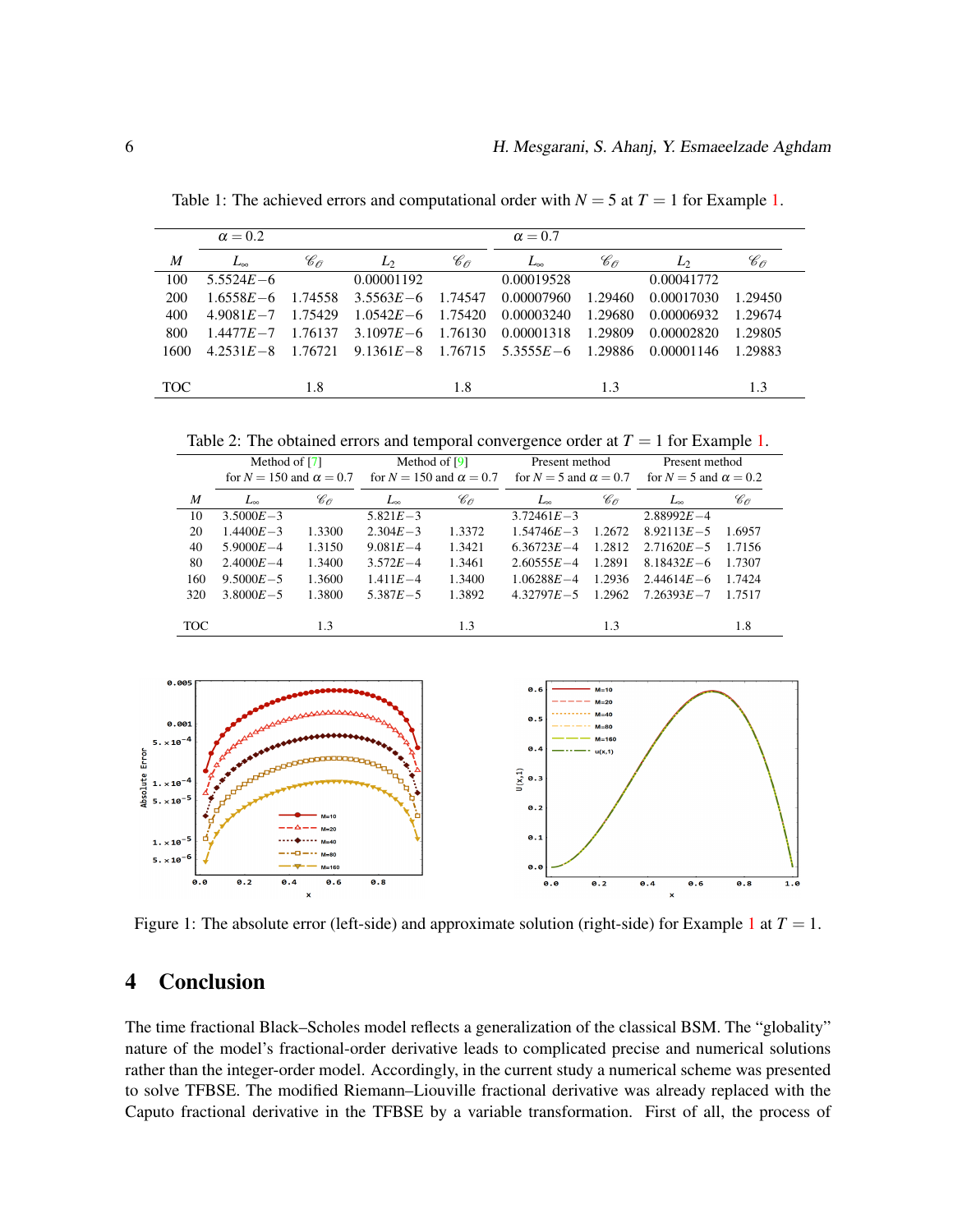|                  | Method of [7]<br>for $N = 150$ and $\alpha = 0.7$ |        | Method of $[9]$<br>for $N = 150$ and $\alpha = 0.7$ |                                                 | Present method<br>for $N = 5$ and $\alpha = 0.7$ |                                                 | Present method<br>for $N = 5$ and $\alpha = 0.2$ |                                                 |
|------------------|---------------------------------------------------|--------|-----------------------------------------------------|-------------------------------------------------|--------------------------------------------------|-------------------------------------------------|--------------------------------------------------|-------------------------------------------------|
|                  |                                                   |        |                                                     |                                                 |                                                  |                                                 |                                                  |                                                 |
| $\boldsymbol{M}$ | $L_{\infty}$                                      | Cв     | $L_{\infty}$                                        | $\mathscr{C}_{\scriptscriptstyle{\mathscr{O}}}$ | $L_{\infty}$                                     | $\mathscr{C}_{\scriptscriptstyle{\mathscr{O}}}$ | $L_{\infty}$                                     | $\mathscr{C}_{\scriptscriptstyle{\mathscr{O}}}$ |
| 10               | $5.2000E - 3$                                     |        | $6.345E - 3$                                        |                                                 | $5.46782E - 3$                                   |                                                 | $4.40574E - 4$                                   |                                                 |
| 20               | $2.0700E - 3$                                     | 1.3300 | $2.507E - 3$                                        | 1.3372                                          | $2.23846E - 3$                                   | 1.2885                                          | $1.35249E - 4$                                   | 1.7038                                          |
| 40               | $8.3000E - 4$                                     | 1.3150 | $9.957E - 4$                                        | 1.3421                                          | $9.13453E - 4$                                   | 1.2931                                          | $4.10200E - 5$                                   | 1.7212                                          |
| 80               | 3.3000 $E - 4$                                    | 1.3400 | $4.011E - 4$                                        | 1.3461                                          | $3.72052E - 4$                                   | 1.2958                                          | $1.23246E - 4$                                   | 1.7348                                          |
| 160              | $1.3000E - 4$                                     | 1.3600 | $1.591E - 4$                                        | 1.3400                                          | $1.51366E - 4$                                   | 1.2975                                          | $3.67548E - 6$                                   | 1.7455                                          |
| 320              | 5.0000 $E - 4$                                    | 1.3800 | $6.274E - 5$                                        | 1.3892                                          | $6.15399E - 5$                                   | 1.2985                                          | $1.08954E - 4$                                   | 1.7542                                          |
|                  |                                                   |        |                                                     |                                                 |                                                  |                                                 |                                                  |                                                 |
| <b>TOC</b>       |                                                   | 1.3    |                                                     | 1.3                                             |                                                  | 1.3                                             |                                                  | 1.8                                             |

<span id="page-6-4"></span>Table 3: The obtained errors and temporal convergence order at  $T = 1$  for Example [2.](#page-4-1)

Table 4: The temporal order,  $L_{\infty}$  and  $L_2$  with  $N = 5$  at  $T = 1$  for Example [2.](#page-4-1)

|                  | $\alpha = 0.2$ |        |                                                                         |                                                 | $\alpha = 0.9$ |                                                 |                      |        |
|------------------|----------------|--------|-------------------------------------------------------------------------|-------------------------------------------------|----------------|-------------------------------------------------|----------------------|--------|
| $\boldsymbol{M}$ | $L_{\infty}$   | Co     | $\mathcal{L}_{2}$                                                       | $\mathscr{C}_{\scriptscriptstyle{\mathcal{O}}}$ | $L_{\infty}$   | $\mathscr{C}_{\scriptscriptstyle{\mathcal{B}}}$ | $\mathcal{L}_{2}$    | Co     |
| 15               | $2.21166E - 4$ |        | $5.11645E - 4$                                                          |                                                 | $7.73898E - 3$ |                                                 | $1.78839E - 2$       |        |
| 30               | $6.73900E - 5$ |        | $1.7145$ $1.55898E-4$ $1.7145$ $3.61517E-3$                             |                                                 |                | 1.0981                                          | $8.35420E - 3$       | 1.0981 |
| 60               | $2.03213E - 5$ | 1.7295 | $4.70103E - 5$ 1.7296                                                   |                                                 | $1.68767E - 3$ | 1.0990                                          | $3.89997E - 3$       | 1.0990 |
| 120              | $6.07784E - 6$ | 1.7414 | $1.40601E - 5$ 1.7414 7.87598E-4                                        |                                                 |                | 1.0995                                          | $1.82003E - 3$       | 1.0995 |
| 240              |                |        | $1.80591E - 6$ $1.7508$ $4.17765E - 6$ $1.7508$ $3.67494E - 4$ $1.0997$ |                                                 |                |                                                 | 8.49227 <i>E</i> – 4 | 1.0997 |
|                  |                |        |                                                                         |                                                 |                |                                                 |                      |        |
| <b>TOC</b>       |                | 1.8    |                                                                         | 1.8                                             |                | 1.1                                             |                      | 1.1    |

discretization through linear interpolation (precision order of  $\mathcal{O}(\tau^{2-\alpha})$ ) was described in a temporal sense. Then, by applying the Chebyshev collocation methodology based on the third form, we have demonstrated how to achieve the numerical solutions. In addition, by using the energy process, the unconditional stability of the time-discrete structure as well as the convergence order of the time-discrete that is  $\mathcal{O}(\tau^{2-\alpha})$  have been proven. Two numerical examples with analytical solution were selected to compare the consistency and convergence order of the numerical process, in which the numerical result has shown the validity of the proposed system.

### References

- <span id="page-6-3"></span>[1] S.K. Bhowmik, *Fast and efficient numerical methods for an extended Black-Scholes model*, Comput. Math. Appl. 67 (2014) 636–654.
- <span id="page-6-1"></span>[2] T. Björk, H. Hult, *A note on wick products and the fractional Black-Scholes model*, Finance Stoch. 9 (2005) 197–209.
- <span id="page-6-0"></span>[3] F. Black, M. Scholes, *The pricing of options and corporate liabilities*, J. Polit. Econ. 83 (1973) 637-654.
- <span id="page-6-2"></span>[4] A. Cartea, *Derivatives pricing with marked point processes using tick-by-tick data*, Quant. Finance 13 (2013) 111–123.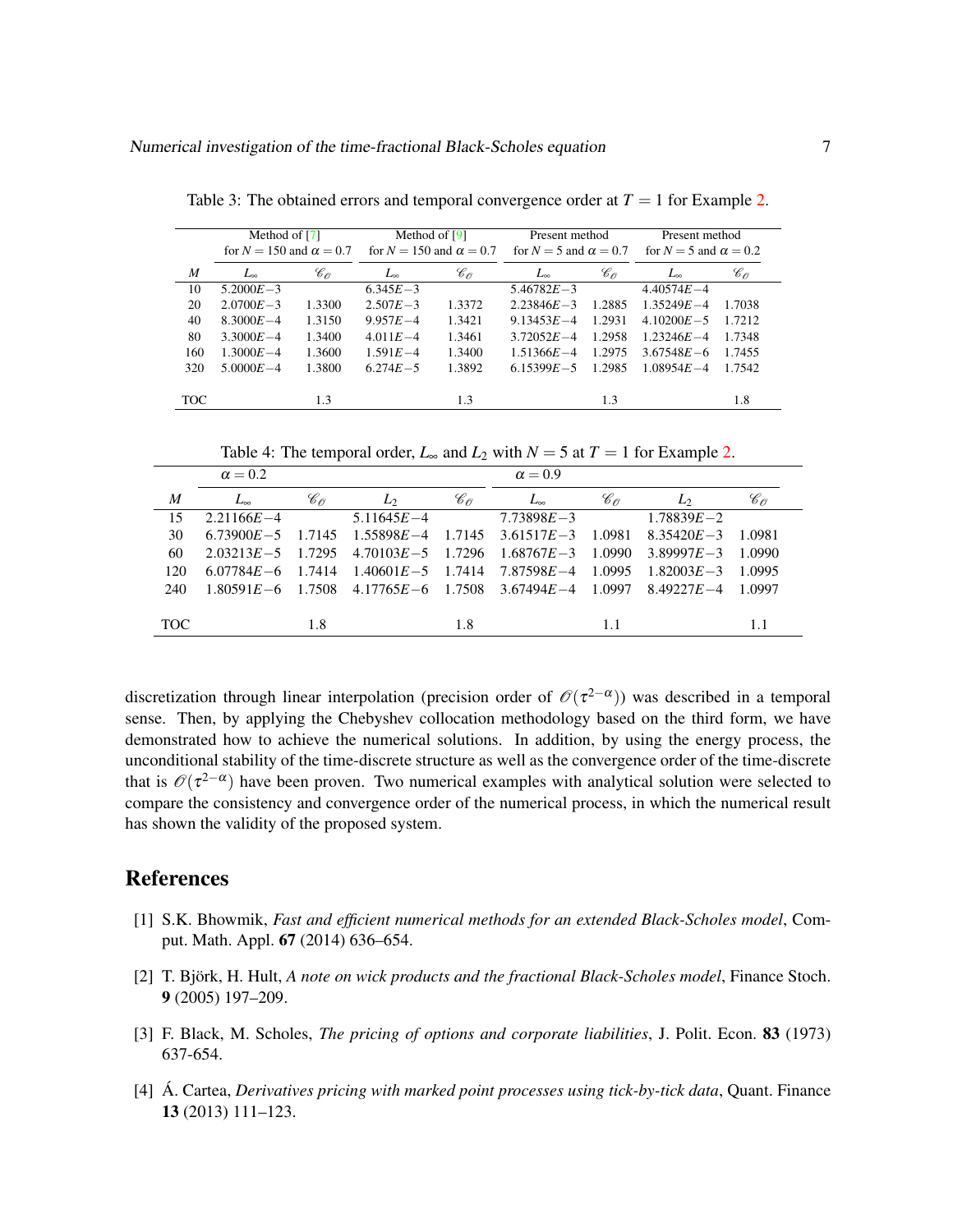<span id="page-7-11"></span>

Figure 2: The absolute error (left-side) and approximate solution (right-side) at  $T = 1$  for Example [2.](#page-4-1)

- <span id="page-7-8"></span>[5] W. Chen, X. Xu, S.P. Zhu, *A predictor–corrector approach for pricing American options under the finite moment log-stable model*, Appl. Numer. Math. 97 (2015) 15–29.
- <span id="page-7-4"></span>[6] W. Chen, X. Xu, S.P. Zhu, *Analytically pricing double barrier options based on a time-fractional Black-Scholes equation*, Comput. Math. Appl. 69 (2015) 1407–1419.
- <span id="page-7-10"></span>[7] R.H. De Staelen, A.S. Hendy, *Numerically pricing double barrier options in a time-fractional Black-Scholes model*, Comput. Math. Appl. 74 (2017) 1166–1175.
- <span id="page-7-5"></span>[8] J.S. Duan, L. Lu, L. Chen, Y.L. An, *Fractional model and solution for the Black-Scholes equation*, Math. Methods Appl. Sci. 41 (2018) 697–704.
- <span id="page-7-3"></span>[9] A. Golbabai, O. Nikan, T. Nikazad, *Numerical analysis of time fractional Black-Scholes European option pricing model arising in financial market*, Comput. Appl. Math. 38 (2019) 173.
- <span id="page-7-6"></span>[10] G. Hariharan, S. Padma, P. Pirabaharan, *An efficient wavelet-based approximation method to time fractional Black-Scholes European option pricing problem arising in financial market*, Appl. Math. Sci. 7 (2013) 3445–3456.
- <span id="page-7-9"></span>[11] K. Kumar, R.K. Pandey, S. Sharma, *Comparative study of three numerical schemes for fractional integro-differential equations*, J. Comput. Appl. Math. 315 (2017) 287–302.
- <span id="page-7-7"></span>[12] S. Kumar, A. Yildirim, Y. Khan, H. Jafari, K. Sayevand, L. Wei, *Analytical solution of fractional Black-Scholes European option pricing equation by using Laplace transform*, J. Fract. Calc. Appl. 2 (2012) 1–9.
- <span id="page-7-2"></span>[13] N.N. Leonenko, M.M. Meerschaert, A. Sikorskii, *Fractional pearson diffusions*, J. Math. Anal. Appl. 403 (2013) 532-546.
- <span id="page-7-1"></span>[14] J.R. Liang, J. Wang, W.J. Zhang, W.Y. Qiu, F.Y. Ren, *The solution to a bifractional Black-Scholes-Merton differential equation*, Int. J. Pure Appl. Math. 58 (2010) 99–112.
- <span id="page-7-0"></span>[15] Q. Liu, F. Liu, Y.T. Gu, P. Zhuang, J. Chen, I. Turner, *A meshless method based on point interpolation method (PIM) for the space fractional diffusion equation*, Appl. Math. Comput. 256 (2015) 930–938.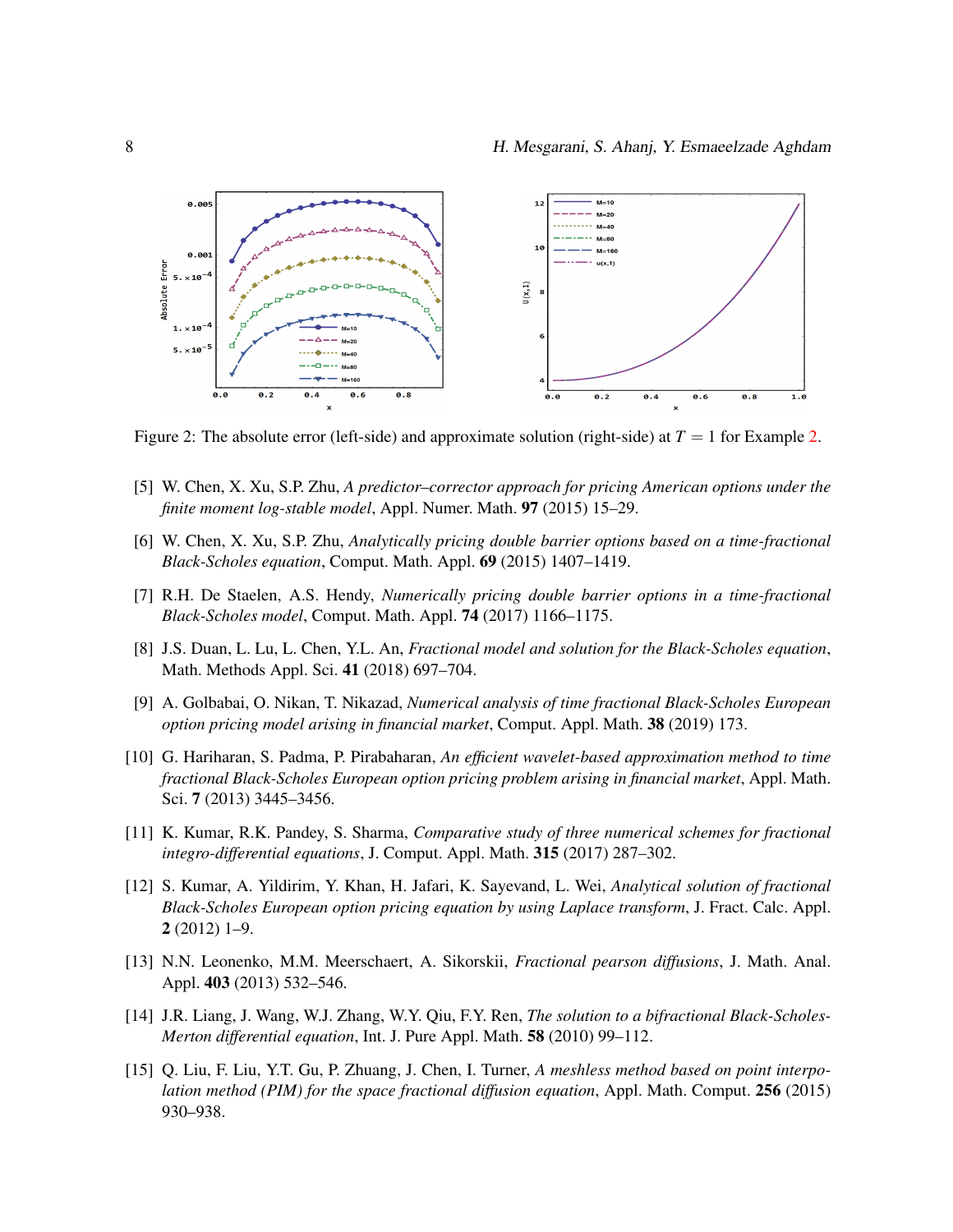- <span id="page-8-2"></span>[16] F. Liu, P. Zhuang, I. Turner, K. Burrage, V. Anh, *A new fractional finite volume method for solving the fractional diffusion equation*, Appl. Math. Modelling 38 (2014) 3871–3878.
- <span id="page-8-5"></span>[17] M.M. Meerschaert, A. Sikorskii, *Stochastic Models for Fractional Calculus*, Walter de Gruyter, 2011.
- <span id="page-8-15"></span>[18] H. Mesgarani, A. Beiranvand, Y.E. Aghdam, *The impact of the Chebyshev collocation method on solutions of the time-fractional Black–Scholes*, Math. Sci. 15 (2021) 137–143.
- <span id="page-8-0"></span>[19] R. Merton. *Theory of rational option pricing*, Bell J. Econ. Manag. Sci. 4 (1973) 141–183.
- <span id="page-8-7"></span>[20] B. Moghaddam, A. Dabiri, A.M. Lopes, J.T. Machado, *Numerical solution of mixed-type fractional functional differential equations using modified Lucas polynomials*, Comput. Appl. Math. 38 (2019) 46.
- <span id="page-8-8"></span>[21] A. Sobhani, M. Milev, *A numerical method for pricing discrete double barrier option by Legendre multiwavelet*, J. Comput. Appl. Math. 328 (2018) 355–364.
- <span id="page-8-13"></span>[22] L. Song, W. Wang, *Solution of the fractional Black-Scholes option pricing model by finite difference method*, Abstr. Appl. Anal. 2013 (2013) 194286.
- <span id="page-8-9"></span>[23] S. Vitali, G. Castellani, F. Mainardi, *Time fractional cable equation and applications in neurophysiology*, Chaos Solitons Fractals 102 (2017) 467–472.
- <span id="page-8-6"></span>[24] W. Wyss, *The fractional Black-Scholes equation*, Fract. Calc. Appl. Anal. 3 (2000) 51-61.
- <span id="page-8-10"></span>[25] M.A. Zaky, *A Legendre spectral quadrature tau method for the multi-term time-fractional diffusion equations*, Comput. Appl. Math. 37 (2018) 3525–3538.
- <span id="page-8-11"></span>[26] M. Zaky, J.T. Machado, *On the formulation and numerical simulation of distributed-order fractional optimal control problems*, Commun. Nonlinear Sci. Numer. Simul. 52 (2017) 177–189.
- <span id="page-8-3"></span>[27] F. Zeng, F. Liu, C. Li, K. Burrage, I. Turner, V. Anh, *A Crank-Nicolson ADI spectral method for a two-dimensional Riesz space fractional nonlinear reaction-diffusion equation*, SIAM J. Numer. Anal. 52 (2014) 2599–2622.
- <span id="page-8-14"></span>[28] H. Zhang, F. Liu, I. Turner, Q. Yang, *Numerical solution of the time fractional Black-Scholes model governing European options*, Comput. Math. Appl. 71 (2016) 1772–1783.
- <span id="page-8-12"></span>[29] X. Zhang, S. Shuzhen, W. Lifei, Y. Xiaozhong, θ*-difference numerical method for solving timefractional BlackScholes equation*, Highlights of Science paper online, Chin. Sci. Technol. Pap. 7 (2014) 1287–1295.
- <span id="page-8-4"></span>[30] M. Zheng, F. Liu, I. Turner, V. Anh, *A novel high order space-time spectral method for the time fractional Fokker-Planck equation*, SIAM J. Sci. Comput. 37 (2015) A701–A724.
- <span id="page-8-1"></span>[31] P. Zhuang, F. Liu, V. Anh, I. Turner, *Numerical methods for the variable-order fractional advectiondiffusion equation with a nonlinear source term*, SIAM J. Numer. Anal. 47 (2009) 1760–1781.